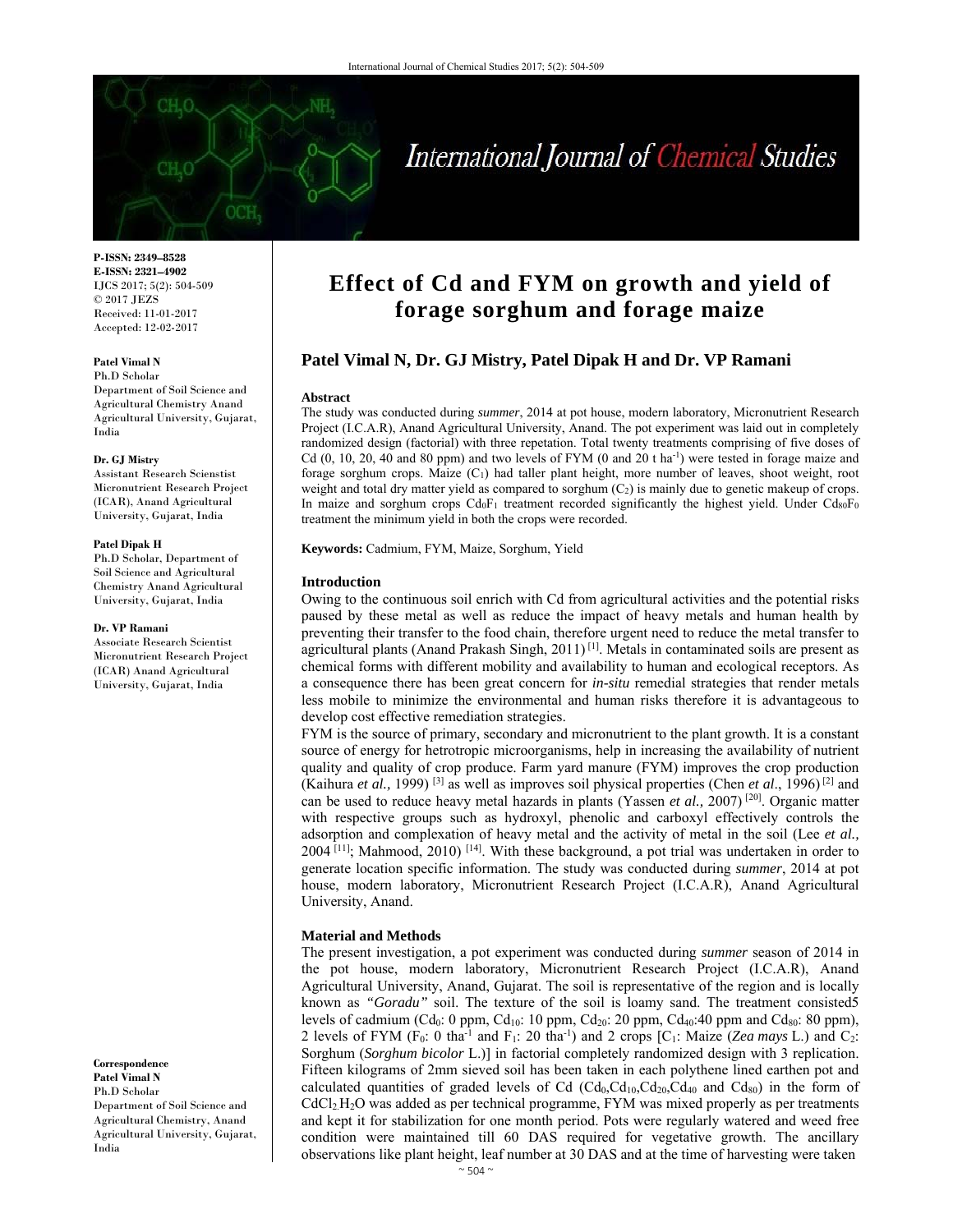according with the growth of the crops. Top dressing of nitrogen with Urea was done at 30 DAS after sowing. The major and secondary nutrients were expressed in percent while, micronutrients contents were expressed in ppm on oven dry basis. Micronutrient content in soil and plant and dry matter yield calculated by following formulas.

| Micronutrient content in soil (mg kg1) = $(S-B) X$  |                               | Volume of DTPA extractant |                                                          |
|-----------------------------------------------------|-------------------------------|---------------------------|----------------------------------------------------------|
|                                                     |                               | Wt. of soil sample        |                                                          |
|                                                     |                               | Final volume made         |                                                          |
| Micronutrient content in plant (mg kg1) = $(S-B) X$ |                               | Wt. of plant sample taken |                                                          |
| $S =$ Sample reading in AAS instrument              |                               |                           |                                                          |
| $B =$ Blank reading                                 |                               |                           |                                                          |
|                                                     | Oven dry fodder weight (g)    |                           |                                                          |
| Dry matter content $(\% )$ =                        | Fresh green fodder weight (g) |                           | X 100                                                    |
| Dry matter yield $(g$ pot-1) =                      |                               |                           | Green forage yield (g pot-1) X Dry matter content $(\%)$ |
|                                                     |                               | 100                       |                                                          |

#### **Results and Discussion**

| <b>Germination Days</b><br><b>Treatments</b>                            |  |  |  |  |
|-------------------------------------------------------------------------|--|--|--|--|
| maize and sorghum                                                       |  |  |  |  |
| <b>Table 4.1:</b> Effect of different treatments on germination days of |  |  |  |  |

| Type of crops (C)             |                   |  |  |
|-------------------------------|-------------------|--|--|
| C1: Maize                     | 3.57              |  |  |
| C2: Sorghum                   | 6.22              |  |  |
| $S.Em.+$                      | 0.10              |  |  |
| C.D. at 5%                    | 0.21              |  |  |
|                               | Levels of FYM (F) |  |  |
| $F_0$ : 0 t ha <sup>-1</sup>  | 4.68              |  |  |
| $F_1$ : 20 t ha <sup>-1</sup> | 5.10              |  |  |
| $S.Em.+$                      | 0.10              |  |  |
| C.D. at $5%$                  | 0.21              |  |  |
| Levels of Cd (Cd)             |                   |  |  |
| Cd <sub>0</sub> : 0 ppm       | 4.59              |  |  |
| $Cd10:10$ ppm                 | 4.67              |  |  |
| $Cd20:20$ ppm                 | 4.94              |  |  |
| $Cd40:40$ ppm                 | 4.98              |  |  |
| $Cd_{80}$ :80 ppm             | 5.29              |  |  |
| $S.Em.+$                      | 0.12              |  |  |
| C.D. at 5%                    | 0.34              |  |  |
| Interactions                  |                   |  |  |
| $C \times Cd$                 | Sig.              |  |  |
| $C.V. \%$                     | 8.49              |  |  |
|                               |                   |  |  |

**Table 4.1aInteraction effect of crops and cadmium**  $(C \times Cd)$  **on** germination days of maize and sorghum

| $\begin{array}{c c c c}\n\hline\n\text{Calevels} & \text{Cd}_0 & \text{Cd}_{10} & \text{Cd}_{20} & \text{Cd}_{40} & \text{Cd}_{80}\n\end{array}$<br>Type of crops |                           |      |      |      |      |
|-------------------------------------------------------------------------------------------------------------------------------------------------------------------|---------------------------|------|------|------|------|
|                                                                                                                                                                   | 3.26                      | 3.28 | 3.17 | 3.43 | 4.13 |
|                                                                                                                                                                   | 5.91                      | 5.93 | 6.21 | 6.45 | 6.60 |
| $C \times Cd$                                                                                                                                                     | S.Em.+C.D. at 5%0.16 0.48 |      |      |      |      |

**Growth:** The data on germination days of maize  $(C_1)$  and Sorghum  $(C_2)$  as affected by FYM and Cd levels are presented in Table 4.1.Germination days (3.57 days) of maize were significantly lower than sorghum (6.22 days). The differences in plant is mainly due to genetic makeup of crops, as initial growth of maize is faster than sorghum (Liu *et al.,*  2011) <sup>[12]</sup>.Application of FYM  $\omega$  20 t ha<sup>-1</sup> (F<sub>1</sub>) gave significantly less germination days (4.68 days) as compared to no FYM  $(F_0)$  application (5.10 days). The decrease in germination days under  $F_1$  could be mainly due to

improvement in physic-chemical and biological properties of soil due to increase in organic carbon status of soil and supplying secondary and micronutrients. And the mitigating effect of FYM on Cd toxicity on plant growth and less availability of Cd due to binding and chelating capacity of FYM (Haghiri *et al.*, 1974)<sup>[7]</sup> found the similar results. Application of Cd significantly reduced the germination days of maize and sorghum plant. The germination days were decreased by 13.23 per cent when 80 ppm Cd  $(Cd_{80})$  was added to the soils over control  $(Cd_0)$ . Except  $Cd_0$  at par with  $Cd_{10}$  and  $Cd_{40}$  at par with  $Cd_{80}$  treatments. The decrease in seed germination can be attributed to the accelerated breakdown of stored food materials in seed by the application of cadmium. Reduction in seed germination can also be attributed to alterations of selection permeability properties of cell membrane. (Muhammad *et al.,* 2008) [14]. The interaction effects of  $C \times Cd$  was found to be significant in respect of germination days and the data pertaining to these interactions are presented in Tables 4.1a.

The data presented in Table 4.1a indicated that the germination days was significantly the lowest under treatment combination C1Cd0 (3.26 day). The significant increase in germination days was noted under treatment combination C2Cd80 (6.60 day) over rest of the combinations. The data on plant height of maize  $(C_1)$  and Sorghum  $(C_2)$  as affected by FYM and Cd levels are presented in Table 4.2.Plant height (45.69 cm and 67.93 cm) of maize was significantly higher than sorghum (36.93 and 56.30 cm) at 30 and 60 DAS. The differences in plant is mainly due to genetic makeup of crops, as initial growth of maize is faster than sorghum (Liu *et al.*,2011) <sup>[12]</sup>.Application of FYM  $\omega$  20 t ha<sup>-1</sup> (F<sub>1</sub>) recorded significantly higher plant height (51.34 cm and 72.65 cm) as compared to no FYM  $(F_0)$  application (31.18 and 51.58 cm) at both 30 and 60 DAS. The increase in plant height under  $F_1$ could be mainly due to improvement in physico-chemical and biological properties of soil due to increase in organic carbon status of soil and supplying secondary and micronutrients. The mitigating effect of FYM on Cd toxicity on plant growth and less availability of Cd due to binding and chelating capacity of FYM (Haghiri et al., 1974)<sup>[7]</sup>, (Yaseen et al., 2007)  $^{[20]}$ , (Sushila and Giri, 2008)  $^{[19]}$ , (Gangwar and Niranjan, 1991) <sup>[4]</sup> and (Singh *et al.*, 1999) <sup>[9, 18]</sup> found the similar results. Application of Cd significantly reduced the plant height (at 30 DAS and 60 DAS) of maize and sorghum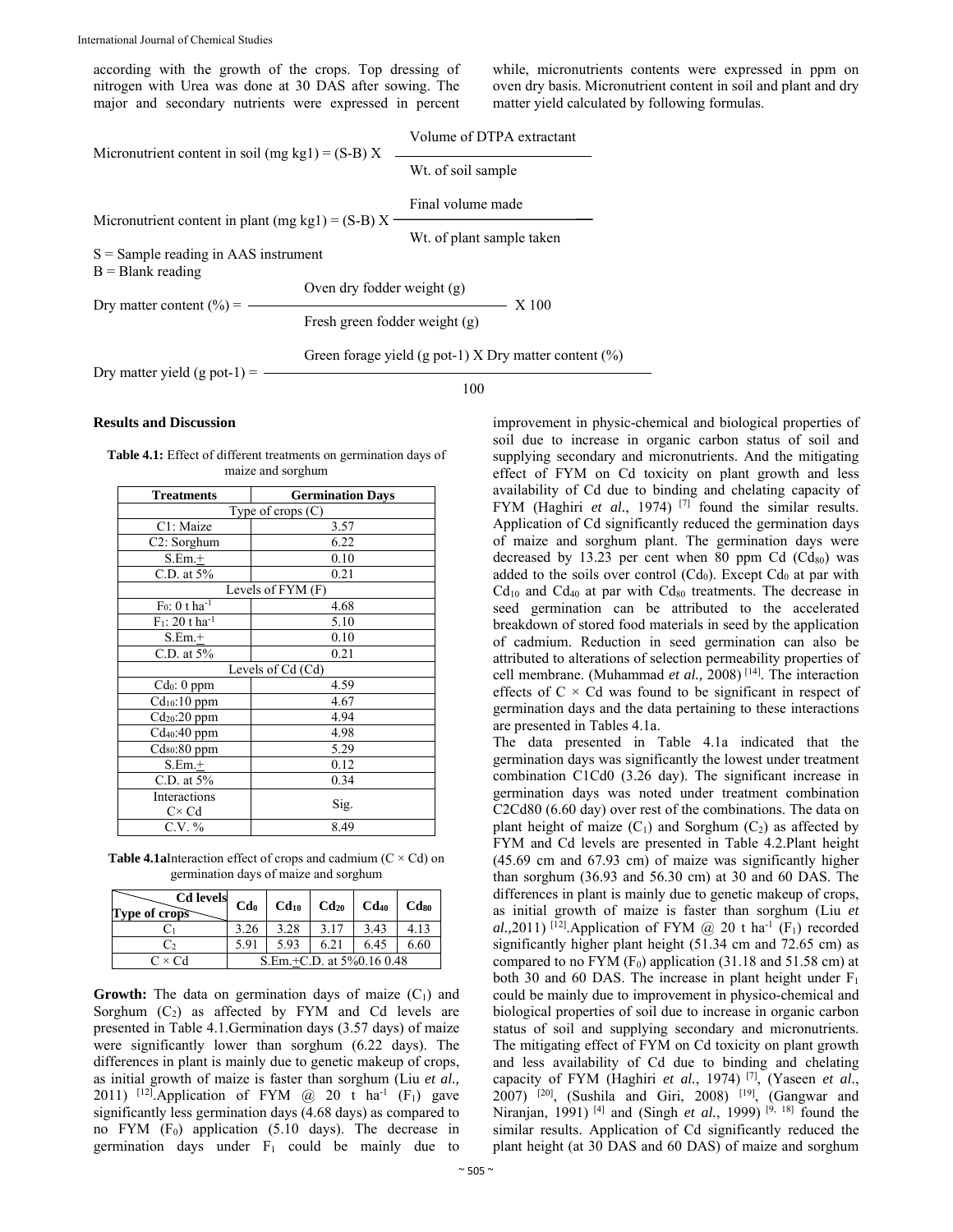plants (Table 4.2). At 30 DAS the plant height was decreased by 51.51 per cent and at 60 DAS it was decreased to 54.44 per cent when 80 ppm Cd (Cd<sub>80</sub>) was added to the soils over control  $(Cd_0)$ . At each increasing levels of applied Cd from Cd10, there was significant reduction in plant height at both the intervals except at 60 DAS in case of  $Cd_{40}$  and  $Cd_{80}$  levels, which were at par.

The reduction in plant height due to increasing Cd application rates was reported by several workers (Gupta and Dixit, 1992 [5] for sorghum, pearl millet, maize, green gram, cluster bean, cowpea crops; Sarkunan *et al*., 1995 [17] and Gupta *et al*., 1997 <sup>[6]</sup> for rice; Liu *et al.*, 2011<sup>[12]</sup> for sorghum). This reduction in plant height was due to increased level of Cd content in shoot and other plant parts, which interfered with translocation of various metabolites and nutrients (Mahler *et al.*, 1978)<sup>[13]</sup>. (Huang *et al.*, 1974) [8] reported that the plant height reduction was also correlated with photosynthetic processes. The net photosynthesis and chlorophyll content in plant generally decreased with Cd concentration. This inhibition may primary be attributed to the closure of stomata. The interaction effects of  $C \times F$ ,  $C \times Cd$ ,  $F \times Cd$  and  $C \times Cd \times F$  were found to be significant in respect of plant height at 30 DAS and 60 DAS. The data pertaining to these interactions are presented in Tables 4.2a, 4.2b, 4.2c and 4.2d.The data presented in Table 4.2a on the interaction effect between Crops and FYM levels on plant height of shoot at 30 DAS revealed that the treatment combination  $C_1F_1$  recorded significantly the highest plant height at 3O DAS (50.01 cm) and (72.39 cm) at 60 DAS, while significantly the lowest plant height were noted under  $C_2F_0$  combination at 30 DAS (29.19 cm) and 60 DAS (47.18 cm).The data presented in Table 4.2b indicated that the plant height (at 30 and 60 DAS) was significantly the highest under treatment combination  $C_1Cd_0$ . The significant decrease in plant height was noted under treatment combination  $C_2Cd_{80}$ over rest of the combinations bearing treatment combination C2Cd40. These results indicate that the effect of higher levels of cadmium was more pronounced in sorghum as compared to maize. The data presented in Table 4.2b indicated that the plant height (at 30 and 60 DAS) was significantly the highest under treatment combination  $C_1Cd_0$ . The significant decrease in plant height was noted under treatment combination  $C_2Cd_{80}$ over rest of the combinations bearing treatment combination C2Cd40. These results indicate that the effect of higher levels of cadmium was more pronounced in sorghum as compared to maize. The plant height (Table 4.1c) was significantly higher in FYM treated soil  $(F_1)$  as compared to no FYM treated  $(F_0)$ soil at 30 and 60 DAS in both the crops. There was gradual decrease in plant height with the increase in Cd levels at 30 and 60 DAS. However application of FYM reduced the toxicity of Cd through phytostabilization of Cd in soil and thus increased plant height. When  $Cd_{40}$  and  $Cd_{80}$  levels are compared the addition of FYM significantly improved plant height at 30 and 60 DAS, the decrease in toxicity was 1.5 to 2 folds. The interaction effect of  $C \times Cd \times F$  showed that the significantly the highest plant height was noted under  $C_1Cd_0F_1$  at 30 DAS (67.89 cm) and at 60 DAS (104.20 cm), while significantly the lowest plant height was registered under  $C_2Cd_{80}F_0$  at 30 DAS (12.15 cm) and at 60 DAS (24.18 cm), which differed significantly from rest of the treatment combination except  $C_2Cd_{10}F_1$ and  $C_2Cd_{40}F_0$  combination. Similar trend was also found in case of FYM application, where in  $C_2Cd_{80}F_0$  recorded significantly lower plant height then the rest of the combinations of Cd levels and FYM under sorghum crop at 30 and 60 DAS.

**Table 4.2a:** Interaction effect of crops and  $FYM(C \times F)$  on Plant height (cm) of maize and sorghum

| <b>FYM</b> levels<br><b>Type of Crops</b> | F <sub>0</sub> | F <sub>1</sub>                    |  |
|-------------------------------------------|----------------|-----------------------------------|--|
| <b>30 DAS</b>                             |                |                                   |  |
| $C_1$                                     | 41.18          | 50.01                             |  |
| C <sub>2</sub>                            | 29.19          | 44.66                             |  |
| $C \times F$                              |                | S.Em.+C.D. at 5%<br>0.832.39      |  |
| 60 DAS                                    |                |                                   |  |
| C <sub>1</sub>                            | 63.47          | 72.39                             |  |
| C <sub>2</sub>                            | 47.18          | 65.42                             |  |
| $C \times F$                              |                | $S.Em.+C.D.$ at $5\%$<br>1.183.38 |  |

**Table 4.2b:** Interaction effect of crops and cadmium  $(C \times Cd)$  on Plant height (cm) of maize and sorghum

| <b>Cd</b> levels<br>Type of crops | C <b>d</b>                | $Cd_{10}$                  | $Cd_{20}$ | $Cd$ <sub>40</sub> | Cd <sub>so</sub> |
|-----------------------------------|---------------------------|----------------------------|-----------|--------------------|------------------|
|                                   |                           | At 30 DAS                  |           |                    |                  |
| C <sub>1</sub>                    | 60.75                     | 49.58                      | 47.71     | 36.81              | 32.95            |
| C <sub>2</sub>                    | 52.61                     | 46.38                      | 40.01     | 23.78              | 21.25            |
| $C \times Cd$                     |                           | S.Em.+ C.D. at 5%1.32 3.78 |           |                    |                  |
| At 60 DAS                         |                           |                            |           |                    |                  |
| C <sub>1</sub>                    | 98.04                     | 75.16                      | 69.10     | 51.02              | 45.42            |
| C <sub>2</sub>                    | 81.53                     | 69.14                      | 59.53     | 35.81              | 30.38            |
| $C \times Cd$                     | S.Em.+C.D. at 5%1.87 5.34 |                            |           |                    |                  |

**Table 4.2c:** Interaction effect of FYM and cadmium  $(F \times Cd)$  on Plant height (cm) of maize and sorghum

| <b>Cd</b> levels<br><b>FYM</b> levels | C <b>d</b>                 | Cd <sub>10</sub> | Cd <sub>20</sub> | $Cd_{40}$ | $Cd_{80}$ |
|---------------------------------------|----------------------------|------------------|------------------|-----------|-----------|
|                                       |                            | At 30 DAS        |                  |           |           |
| F <sub>0</sub>                        | 48.27                      | 34.99            | 30.25            | 22.61     | 19.50     |
| F۱                                    | 65.09                      | 61.97            | 57.48            | 38.81     | 33.35     |
| $F \times Cd$                         | S.Em.+ C.D. at 5%1.323.78  |                  |                  |           |           |
|                                       | At 60 DAS                  |                  |                  |           |           |
| F <sub>0</sub>                        | 81.95                      | 58.62            | 47.88            | 35.15     | 30.28     |
| F۱                                    | 97.62                      | 85.68            | 72.75            | 51.68     | 47.52     |
| $F \times Cd$                         | S.Em.+ C.D. at 5%1.90 5.44 |                  |                  |           |           |

**Table 4.2d:** Interaction effect of crop, cadmium and FYM ( $C \times Cd \times$ F) on Plant height (cm) of maize and sorghum

|                        |                  | <b>FYM</b> levels        |                           |  |
|------------------------|------------------|--------------------------|---------------------------|--|
| <b>Type of Crops</b>   | <b>Cd</b> levels | $F_0$                    | $F_1$                     |  |
|                        |                  | <b>30 DAS</b>            |                           |  |
|                        | Cd <sub>0</sub>  | 53.61                    | 67.89                     |  |
|                        | Cd <sub>10</sub> | 42.25                    | 59.91                     |  |
| C <sub>1</sub>         | Cd <sub>20</sub> | 36.69                    | 58.74                     |  |
|                        | $Cd_{40}$        | 28.08                    | 46.03                     |  |
|                        | $Cd_{80}$        | 27.60                    | 38.15                     |  |
|                        | Cd <sub>0</sub>  | 42.92                    | 62.30                     |  |
|                        | Cd <sub>10</sub> | 34.74                    | 57.03                     |  |
| C <sub>2</sub>         | Cd <sub>20</sub> | 23.81                    | 51.22                     |  |
|                        | Cd <sub>40</sub> | 18.96                    | 32.60                     |  |
|                        | $Cd_{80}$        | 12.15                    | 26.54                     |  |
| $C \times Cd \times F$ |                  | S.Em+C.D. at 5%1.87 5.34 |                           |  |
| 60 DAS                 |                  |                          |                           |  |
|                        | Cd <sub>0</sub>  | 91.87                    | 104.20                    |  |
|                        | Cd <sub>10</sub> | 75.93                    | 84.40                     |  |
| $C_1$                  | Cd <sub>20</sub> | 58.00                    | 75.20                     |  |
|                        | $Cd_{40}$        | 45.69                    | 60.36                     |  |
|                        | $Cd_{80}$        | 38.69                    | 51.25                     |  |
|                        | Cd <sub>0</sub>  | 72.03                    | 91.03                     |  |
|                        | Cd <sub>10</sub> | 61.30                    | 86.97                     |  |
| C <sub>2</sub>         | Cd <sub>20</sub> | 40.76                    | 77.30                     |  |
|                        | $Cd_{40}$        | 29.61                    | 44.78                     |  |
|                        | $Cd_{80}$        | 24.18                    | 39.01                     |  |
| $C \times Cd \times F$ |                  |                          | S.Em.+ C.D. at 5%2.647.55 |  |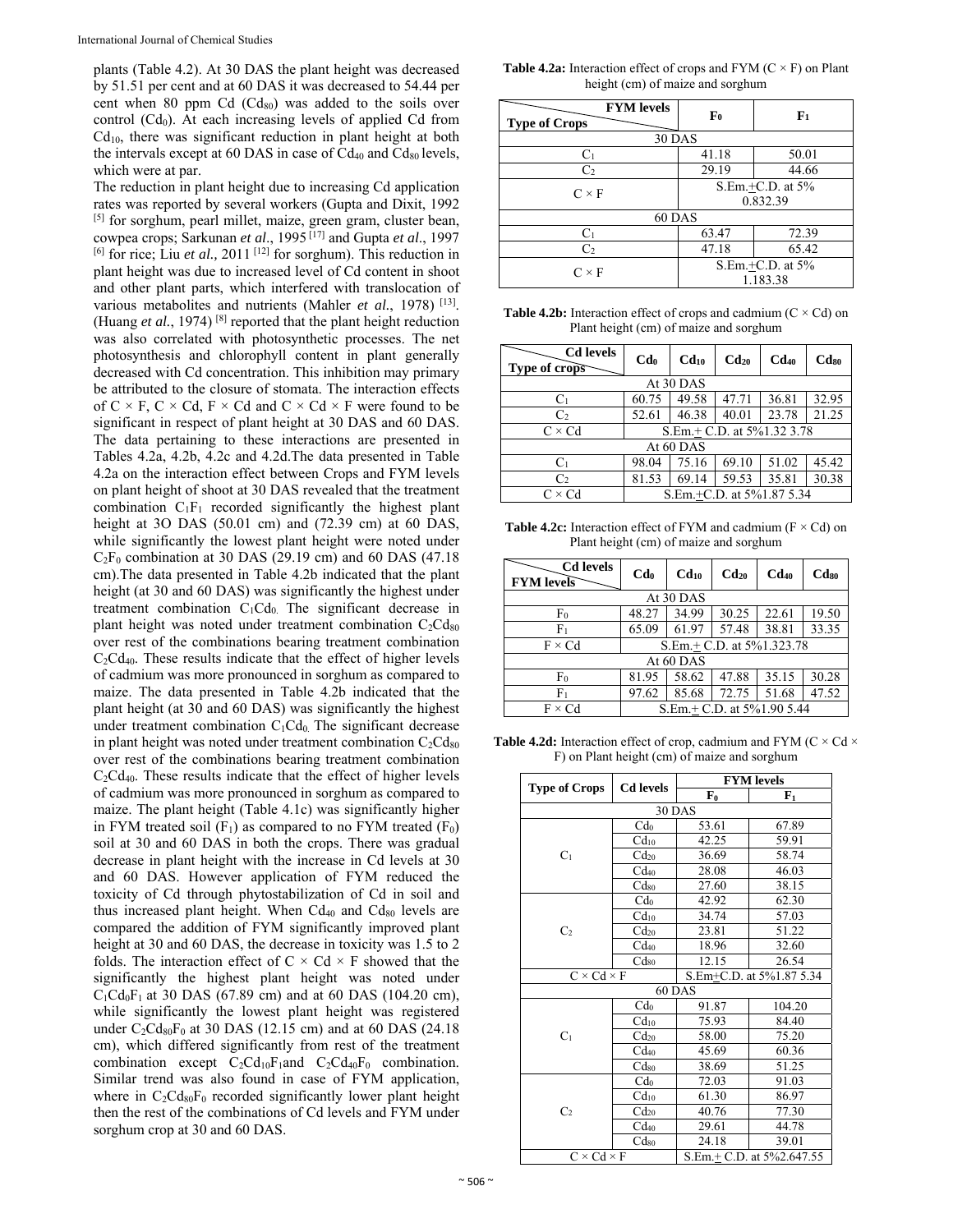| <b>Table 4.2:</b> Effect of different treatments on Plant height (cm) of |
|--------------------------------------------------------------------------|
| maize and sorghum at 30 and 60 DAS                                       |

| <b>Treatments</b>             | <b>30 DAS</b>     | 60 DAS |
|-------------------------------|-------------------|--------|
| Type of crops $(C)$           |                   |        |
| C <sub>1</sub> : Maize        | 45.59             | 67.93  |
| $C_2$ : Sorghum               | 36.93             | 56.30  |
| $S.Em.+$                      | 0.59              | 0.84   |
| C.D. at $5%$                  | 1.69              | 2.39   |
|                               | Levels of FYM (F) |        |
| $F_0$ : 0 t ha <sup>-1</sup>  | 31.18             | 51.58  |
| $F_1$ : 20 t ha <sup>-1</sup> | 51.34             | 72.65  |
| $S.Em.+$                      | 0.59              | 0.85   |
| C.D. at $5%$                  | 1.69              | 2.43   |
|                               | Levels of Cd (Cd) |        |
| $Cd0:0$ ppm                   | 56.68             | 89.78  |
| Cd <sub>10</sub> :10 ppm      | 47.98             | 72.15  |
| Cd <sub>20</sub> :20 ppm      | 43.86             | 64.32  |
| Cd <sub>40</sub> :40 ppm      | 30.30             | 43.42  |
| $Cd_{80}$ :80 ppm             | 27.48             | 40.90  |
| $S.Em.+$                      | 0.94              | 1.34   |
| C.D. at 5%                    | 2.67              | 3.84   |
| Interactions                  |                   |        |
| $C \times F$                  |                   |        |
| $C \times Cd$                 | Sig.              | Sig.   |
| $F \times Cd$                 |                   |        |
| $C \times CD \times F$        |                   |        |
| C.V. %                        | 7.84              | 7.37   |

#### **Yield**

The results revealed that the total green forage yield was significantly influenced due to crops. Among the crops significantly higher yield of  $(50.22 \text{ g pot}^{-1})$  was reported in maize than sorghum  $(45.29 \text{ g pot}^{-1})$ . The total green forage yield was 9.81 percent higher in maize than sorghum crop (Table 4.4). The findings are in close accordance with that reported by (Dahiya *et al.,* 1987) [3] for maize, (Petrsoudek *et al*., 2012) [16] for sorghum crop, (Kibria *et al.,* 2006) [10] and (Sarkunan *et al.,* 1995) [17] for rice crop. The green forage yields (Table 4.5) were significantly influenced due to FYM application  $\omega$  20 t ha<sup>-1</sup>. The green forage yield of maize plant increased to 52.09 per cent over control  $(F_0)$ . The higher green forage yield with FYM application might be due to the beneficial effect of FYM to its contribution in supplying additional plant nutrients, improvement of soil physical conditions and biological process of soil (Dahiya *et al.,* 1987) [3] and similar results were found by (Sushila and Giri, 2008)  $[19]$ , (Gangwar and Niranjan, 1991)<sup>[4]</sup>. The results furnished in Table 4.5 revealed that the application of Cd significantly reduced the green forage yield of maize and sorghum with increasing Cd levels. The green forage yield of both plant decreased to 81.97 per cent, respectively when 80 ppm Cd  $(Cd_{80})$  was added to the soils as compared to control  $(Cd_0)$ . The decrease in green forage yield due to increased Cd level could partly be owing to its toxic effect and partly due to its ionic imbalance (Dahiya *et al.,* 1987) [3]. The interaction effects of  $C \times F$ ,  $C \times Cd$ ,  $F \times Cd$  and  $C \times Cd \times F$  were found to be significant in respect of green forage yield and the data pertaining to these interactions are presented in Tables 4.5a, 4.5b, 4.5c and 4.5d.The data presented in Table 4.5a on the interaction effect between Crops and FYM levels on green forage yield revealed that the treatment combination $C_1F_1$ recorded significantly the highest green forage yield (68.96 g pot-1), while significantly lowest green forage yield were noted under  $C_2F_0$  combination at (30.39 g pot<sup>-1</sup>). In the green forage yield per cent increasing was 54.35 in maize and 49.50

in sorghum. The data presented in Table 4.5b indicated that the green forage yield was significantly the highest under treatment combination  $C_1Cd_0$  (70.31 g pot<sup>-1</sup>). The significant decrease in green forage yield was noted under treatment combination  $C_2Cd_{80}$  (9.03 g pot<sup>-1</sup>) over rest of the combinations. These result indicate that the effect of higher levels of cadmium was more pronounced in sorghum as compared to maize. The green forage yield (Table 4.5c) was significantly higher in FYM treated soil  $(F_1)$  as compared to no FYM treated  $(F_0)$  soil. There was gradual decrease in leaf number, plant height as well as green forage yield with the increase in Cd levels. However, application of FYM reduced the toxicity of Cd through phytostabilization of Cd in soil and thus increased green forage yield. Whereas, the significant reduction in green forage yield was recorded with graded levels of Cd. Application of FYM may reduce the toxicity of Cd through phytostabilization of Cd in soil and thus increased green forage yield. It is graphically illustrated in fig. 9.The interaction effect of  $C \times Cd \times F$  showed that the significantly the highest green forage yield was noted under  $C_1Cd_0F_1$  $(83.64 \text{ g }$  pot<sup>-1</sup>), while significantly the lowest green forage yield was registered under  $C_2Cd_{80}F_0$  (5.66 g pot<sup>-1</sup>), which differed significantly from rest of the treatment combination. Similar trend was also found in case of FYM application, where in  $C_2Cd_{80}F_0$  recorded significantly lower green forage yield then the rest of the combinations of Cd levels and FYM under sorghum crop.

Table 4.5: Effect of different treatments on green forage yield (g pot-<sup>1</sup>) of maize and sorghum at harvest

| <b>Treatments</b>             | <b>At harvest</b> |
|-------------------------------|-------------------|
| Type of crops (C)             |                   |
| C1: Maize                     | 50.22             |
| C2: Sorghum                   | 45.29             |
| $S.Em. +$                     | 0.52              |
| C.D. at $5%$                  | 1.49              |
| Levels of FYM (F)             |                   |
| $F_0$ : 0 t ha <sup>-1</sup>  | 30.94             |
| $F_1$ : 20 t ha <sup>-1</sup> | 64.58             |
| $S.Em. +$                     | 0.52              |
| C.D. at 5%                    | 1.49              |
| Levels of Cd (Cd)             |                   |
| Cd <sub>0</sub> : 0 ppm       | 75.56             |
| Cd <sub>10</sub> :10 ppm      | 57.72             |
| Cd <sub>20</sub> :20 ppm      | 50.39             |
| Cd <sub>40</sub> :40 ppm      | 41.50             |
| Cdso:80 ppm                   | 13.62             |
| $S.Em. +$                     | 0.82              |
| C.D. at 5%                    | 2.36              |
| Interactions                  |                   |
| $C \times F$                  |                   |
| $C \times Cd$                 | Sig.              |
| $Cd \times F$                 |                   |
| $C \times Cd \times F$        |                   |
| $C.V. \%$                     | 5.98              |

**Table 4.5a:** Interaction effect of crops and  $FYM$  ( $C \times F$ ) on green forage yield  $(g$  pot<sup>-1</sup>) of maize and sorghum

| <b>FYM</b> levels<br><b>Type of Crops</b> | F0    | F1                                        |
|-------------------------------------------|-------|-------------------------------------------|
| At hatvest                                |       |                                           |
|                                           | 31.48 | 68.96                                     |
| Cэ                                        | 30.39 | 60.19                                     |
| $C \times F$                              |       | S.Em. <sup>+</sup> C.D. at 5%0.74<br>2.11 |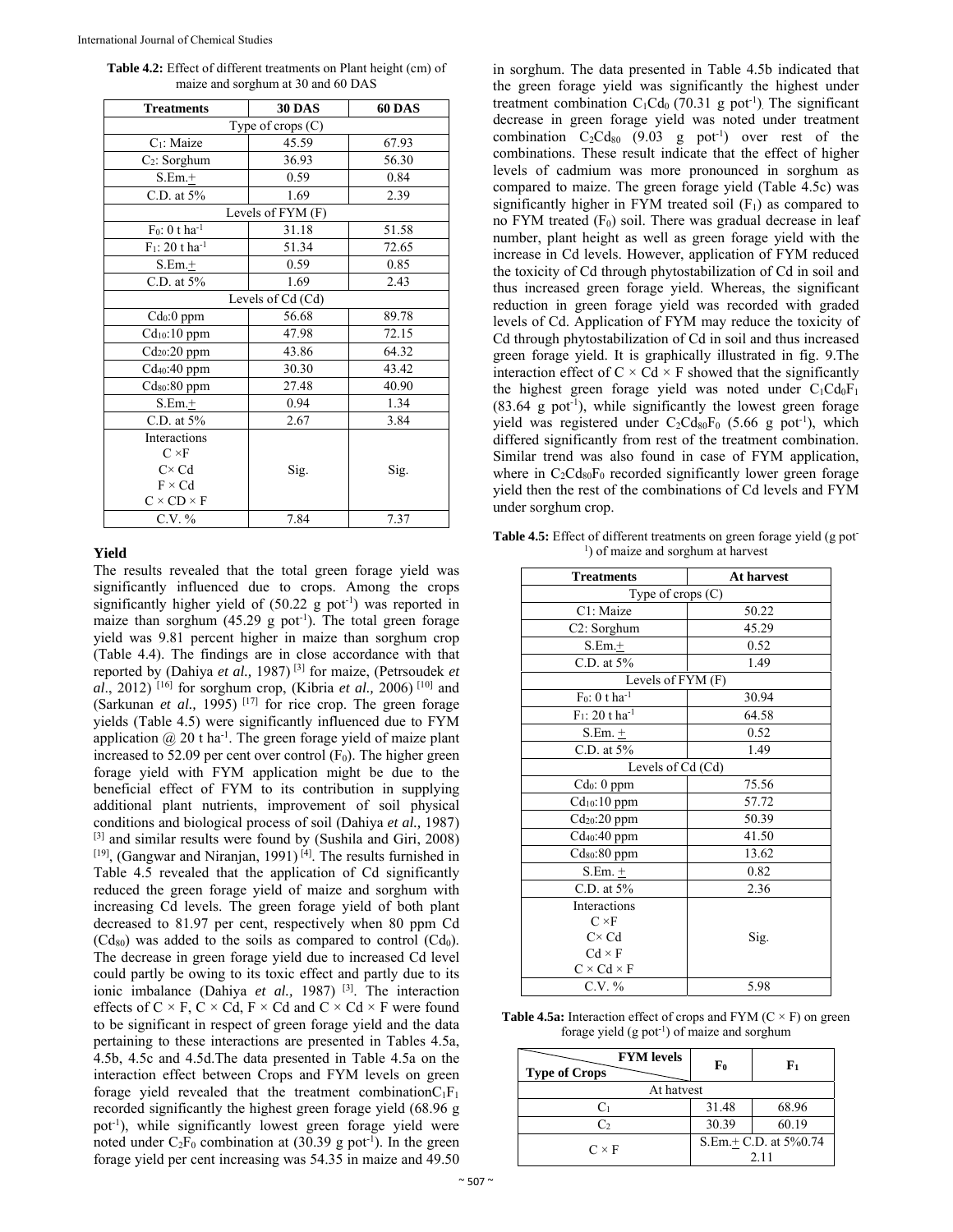**Table 4.5b:** Interaction effect of crops and cadmium  $(C \times Cd)$ on green forage yield  $(g$  pot<sup>-1</sup>) of maize and sorghum

| <b>Cd</b> levels<br>Type of crops | C <b>d</b> <sub>0</sub>        | $Cd_{10}$ | $Cd_{20}$ | $Cd_{40}$ | C <sub>ds0</sub> |  |
|-----------------------------------|--------------------------------|-----------|-----------|-----------|------------------|--|
| At Haarvest                       |                                |           |           |           |                  |  |
|                                   | 79.31                          | 60.64     | 55.14     | 45.31     | 18.22            |  |
| C2                                | 71.81                          | 54.81     | 45.63     | 37.69     | 9.03             |  |
| $C \times Cd$                     | S.Em. $+C.D.$ at $5\%1.173.33$ |           |           |           |                  |  |

**Table 4.5c:** Interaction effect of FYM and cadmium  $(F \times Cd)$  on green forage yield  $(g$  pot<sup>-1</sup>) of maize and sorghum

| <b>Cd</b> levels<br><b>FYM</b> levels | C <b>d</b> <sub>0</sub> | $Cd_{10}$ | $Cd_{20}$ | $Cd_{40}$ | Cd <sub>so</sub> |
|---------------------------------------|-------------------------|-----------|-----------|-----------|------------------|
| At Harvest                            |                         |           |           |           |                  |
| F0                                    | 65.14                   | 31.47     | 27.52     | 22.80     | 7.76             |
| Fı                                    | 85.97                   | 81.32     | 77.97     | 55.47     | 9.49             |
| $F \times Cd$                         | S.Em. $+C.D.$ at $5\%$  |           |           |           |                  |
|                                       | 0.173.33                |           |           |           |                  |

Table 4.5d: Interaction effect of crop, cadmium and FYM (C × Cd × F) on green forage yield of maize and sorghum

| Type of $Crops(C)$     | Cd levels (Cd)   | <b>FYM</b> levels (F)         |                |  |  |
|------------------------|------------------|-------------------------------|----------------|--|--|
|                        |                  | F <sub>0</sub>                | F <sub>1</sub> |  |  |
| At harvest             |                  |                               |                |  |  |
| C <sub>1</sub>         | C <sub>do</sub>  | 59.97                         | 83.64          |  |  |
|                        | Cd <sub>10</sub> | 32.64                         | 90.97          |  |  |
|                        | $Cd_{20}$        | 30.31                         | 77.64          |  |  |
|                        | $Cd_{40}$        | 24.64                         | 65.97          |  |  |
|                        | $Cd_{80}$        | 9.86                          | 26.57          |  |  |
| C <sub>2</sub>         | C <sub>do</sub>  | 70.31                         | 88.31          |  |  |
|                        | Cd <sub>10</sub> | 32.64                         | 76.97          |  |  |
|                        | Cd <sub>20</sub> | 30.41                         | 71.31          |  |  |
|                        | $Cd_{40}$        | 12.96                         | 44.97          |  |  |
|                        | $Cd_{80}$        | 5.66                          | 12.41          |  |  |
| $C \times Cd \times F$ |                  | $S.Em.+C.D.$ at<br>5%1.654.71 |                |  |  |

# **Conclusion**

The experimental results revealed that application of Cd  $(2)$  80 mg kg-1 in soil significantly reduced plant height and leaf number at 30 and 60 DAS, in both the forage crops over other levels of cadmium. The effect was mitigated by FYM application  $\omega(20)$  t ha<sup>-1</sup>. In absence of cadmium (Cd<sub>0</sub>) both the crops recorded maximum of plant height and leaf number at both the stages (30 and 60 DAS) of their measurement.

The dry matter yield of shoot, root and total dry matter yield also followed the same trend in both the crops. If we look through the data even application of Cd  $\omega$  10 ppm had significant depressing effect on all the parameters measured. However, in case of sorghum  $(C_2)$  plant height was at par under  $Cd_0F_1$  and  $Cd_{10}F_1$  treatments. Between two crops, maize  $(C_1)$  had taller plant height, more number of leaves, shoot weight, root weight and total dry matter yield as compared to sorghum  $(C_2)$ , probably due to variation in the species of cereals.

The effect of cadmium application on green forage yield was significant for both the crops. In case of maize  $(C_1)$   $Cd_0F_1$ treatment recorded significantly the highest yield, while in case of sorghum  $(C_2)$   $Cd_0F_1$  gave significantly the highest yield. The minimum yield in both the crops was noted under  $Cd_{80}F_0$  treatment.

# **References**

1. Anand Prakash Singh Use of Ameliorants in Metalcontaminated Soils. Journal of the Indian Society of Soil Science.2011; 59:74-80.

- 2. Chen HM, Zheng CR, Tu C, Shen ZG. Chemical methods and phytoremediation of soil contaminated with heavy metals. Chemosphere. 1996; 41:229-234.
- 3. Dahiya SS, Goel S, Antil RS, Karwasra SPS. Effect of farmyard manure and cadmium on the dry matter yield and nutrient uptake by Maize. Journal of Indian Society of Soil Science. 1987; 35(3):460-464.
- 4. Gangwar KS, Niranjan KP, Effect of organic manures and inorganic fertilizers on rainfed fodder sorghum. Indian Journal of Agriculture Science. 1991; 61:193-194.
- 5. Gupta VK, Dixit ML. Influence of soil applied cadmium on growth and nutrient composition of plant species. Journal of Indian Society of Soil Science. 1992; 40(4):878-880.
- 6. Gupta VK, Pancey NC, Panwar BS. Phosphorus-Cadmium Interaction effect on yield of and content of P and Cd in Rice. Journal of Indian Society of Soil Science.1997; 45(4):839-841.
- 7. Haghiri F. Plant uptake of cadmium as influenced by cation exchange capacity, organic matter, zinc and soil temperature. Journal of Environment Quality*.* 1974; 3(1):93-96.
- 8. Haung AT, Chaney RL, Simon PW. Effect of cadmium on physiological processes. Water, Air, Soil Pollution. 1974; 33:15-31.
- 9. Kaihura BS, Kullaya IK, Kilasara M, Aune JB, Singh BR, Lal R *et al.* Soil quality effects of accelerated erosion and management systems in three eco-regions of Tanzania. Soil Tillage Research. 1999; 53:59-70.
- 10. Kibria MG, Ahmed MJ, Osman KT. Cadmium and lead uptake by rice grown in three different textured soils. Soil and Enviroment. 2006; 25(2):70-77.
- 11. Lee TM, Lai HY, Chen ZS. Effect of chemical amendments on the concentration of Cd and Pb in long term contaminated soil. Chemosphere. 2004; 57:1459- 1471.
- 12. Liu Da Lin, Hu Kai-qi, Ma Jing-jing, Qiu Wei-wei, Wang Xiu-ping, Zhang Shu-pan Effects of cadmium on the growth and physiological characteristics of sorghum plants*.* African Journal of Biotechnology. 2011; 10(70):15770-15776.
- 13. Mahler RJ, Birgham FT, Page AL, Ryan JA. Cadmium enriched-sewage sludge application to acid and calcareous soils: Effect on soil and nutrition of lettuce, corn, tomato and swiss chard. Journal Environment Quality. 1978; 11:694.
- 14. Mahmood M. Phytoextraction of heavy metal-the process and scope for remediation of contaminated soils. Soil Environment. 2010; 29:91-109.
- 15. Muhammad, Shafiq, Iqbal, Zafar M, Mohammad, Athar Effect of lead and cadmium on germination and seedling growth of Leucaena leucocephala. J. Appl. Sci. Environ. Manage. 2008; 12(2):61-66.
- 16. Petr Soudek, Petrova S, Vanek T. Phytostabilization or accumulation of heavy metals by using of energy crop sorghum sp. International conference of biology, environment and chemistry. 2012; 46(6):25-29.
- 17. Sarkunan V, Misra AK, Mohapatra AR. Effect of cadmium on yield and uptake of cadmium by different rice varieties. Journal of Indian Society of Soil Science. 1995; 43(2):298-300.
- 18. Singh VP. Effect of organic and inorganic sources of nutrients on rainfed wheat. Indian Journal of Agronomy. 1999; 44(2):347-352.
- 19. Sushila R, Giri G. Influence of farmyard manure, nitrogen and biofertilizers on growth, yield attributes and